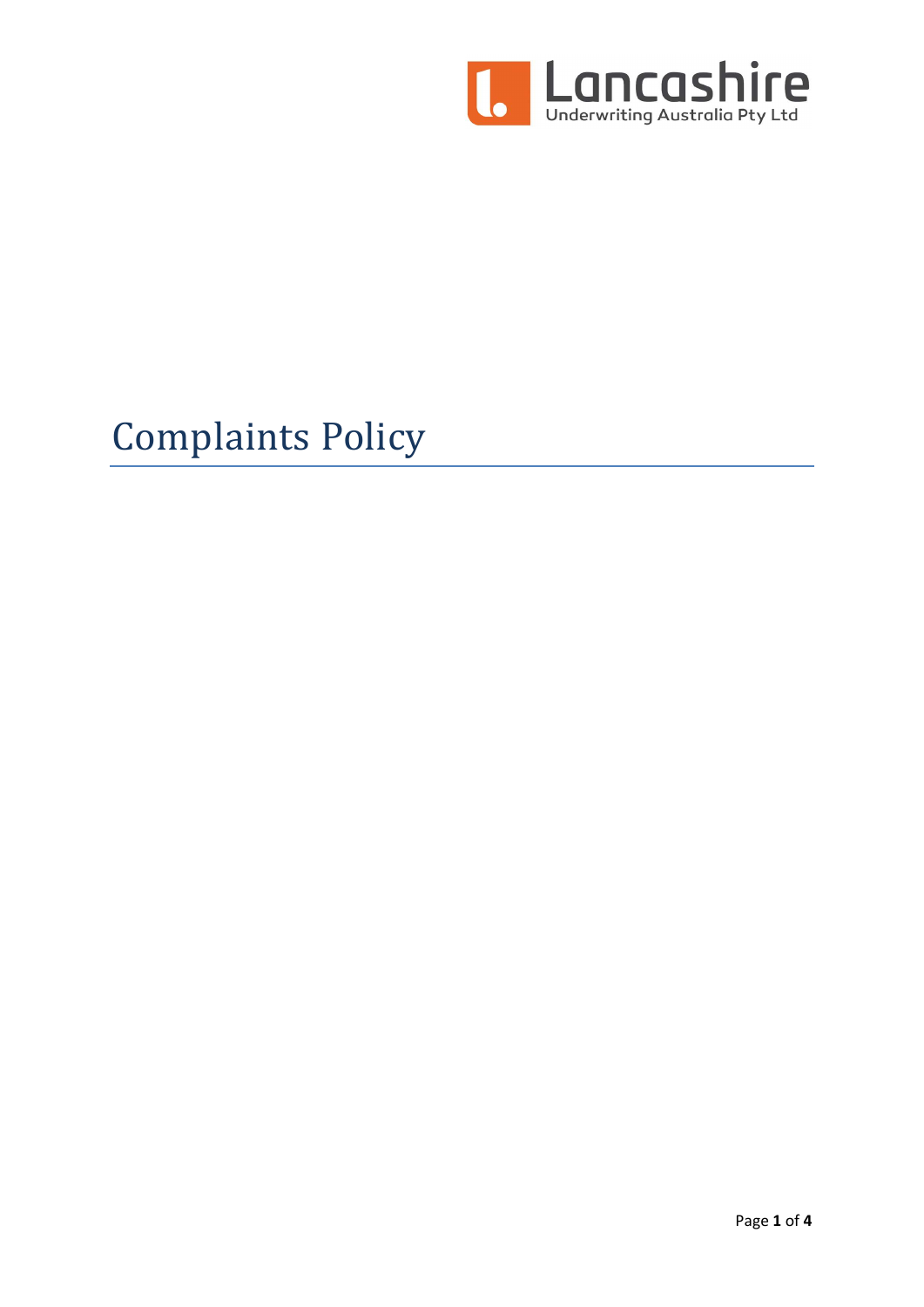This Policy sets out how Lancashire Underwriting Australia Pty Ltd (LUA) will handle complaints and our internal dispute resolution (IDR) system. It takes into account the nature, scale and complexity of LUA's business.

# 1. BACKGROUND

## 1.1 Introduction

LUA recognises the importance of having an effective internal dispute resolution system and acknowledges will ensure that;

- (a) it provides necessary assistance to the complainant to lodge a complaint;
- (b) all complaints will be handled in a fair and transparent manner;
- (c) it will only request and review information relevant to the complaint; and
- (d) where an error or mistake is identified on the handling of the claim, we will initiate action to correct it.

### 1.2 Complaint definition

An expression of dissatisfaction made to or about LUA, related to its products, services, staff or the handling of a complaint, where a response or resolution is explicitly or implicitly expected or legally required.

#### 2. COMPLAINTS PROCESS

## 2.1 Receiving a complaint

- (a) Complaint sent to complaintsreporting@lancashiregroup.com
- (b) The employee receiving the complaint should document in detail the nature of the complaint, attaching where appropriate all supporting documentation.
- (c) The following details are required to be recorded:
	- (i) name of complainant;
	- (ii) date complaint received;
	- (iii) policy and Claim No; and
	- (iv) nature of complaint.

#### 2.2 Responding to complaints within appropriate time frames.

(a) LUA will acknowledge the complaint within 24 hours (or one business day) of receiving and provide the name and contact details of the person reviewing the complaint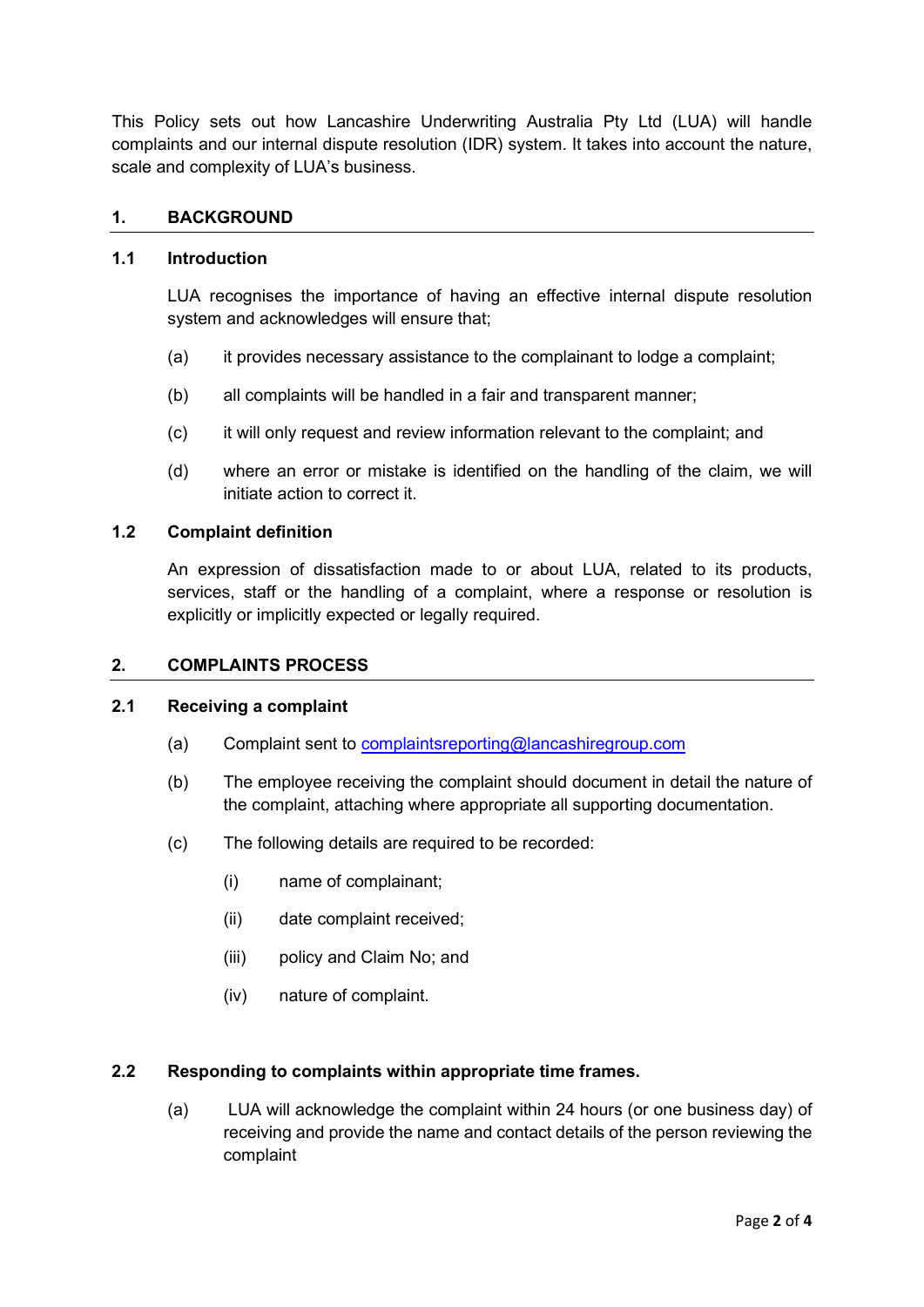- (b) Lloyd's UK is notified of complaints received and outcomes using the Lloyd's Australia Notification Spreadsheet. Details of complaints received are forwarded to Lloyd's UK, via the complaints-notification@lloyds.com email address, within five business days of receipt and an update of the Notification Spreadsheet with the outcomes is forwarded within two business days of the outcome.
- (c) A Stage One review must be completed within ten business days of the complaint being received unless an extension from Lloyd's Australia is granted.
- (d) If the Stage One review resolves the complaint to the customer's satisfaction, the complainant is issued a response using the Stage One Resolution Letter, which sets out details of any redress or remedial action being offered.
- (e) If the Stage One review resolves the complaint within five business days, a Resolution Letter does not need to be sent to the complainant, unless:
	- o The complainant requests it; or
	- o The complaint relates to: o a claim denial; o the value of a claim; or o financial hardship.
- (f) If the Stage One review does not resolve the complaint to the customer's satisfaction within ten business days, the complaint is auto-escalated to Lloyd's Australia by email at IDRAustralia@Lloyds.com for a Stage Two review. The customer is sent a letter, advising that the complaint has been elevated to Lloyd's Australia.
- (g) The Stage Two IDR response should be sent to a complainant no later than 30 calendar days after receiving the complaint.
- (h) Further details can be found here https://www.lloyds.com/en-au/resourcesand-services/make-a-complaint/policyholder-complaint/internationalcomplaints/australia